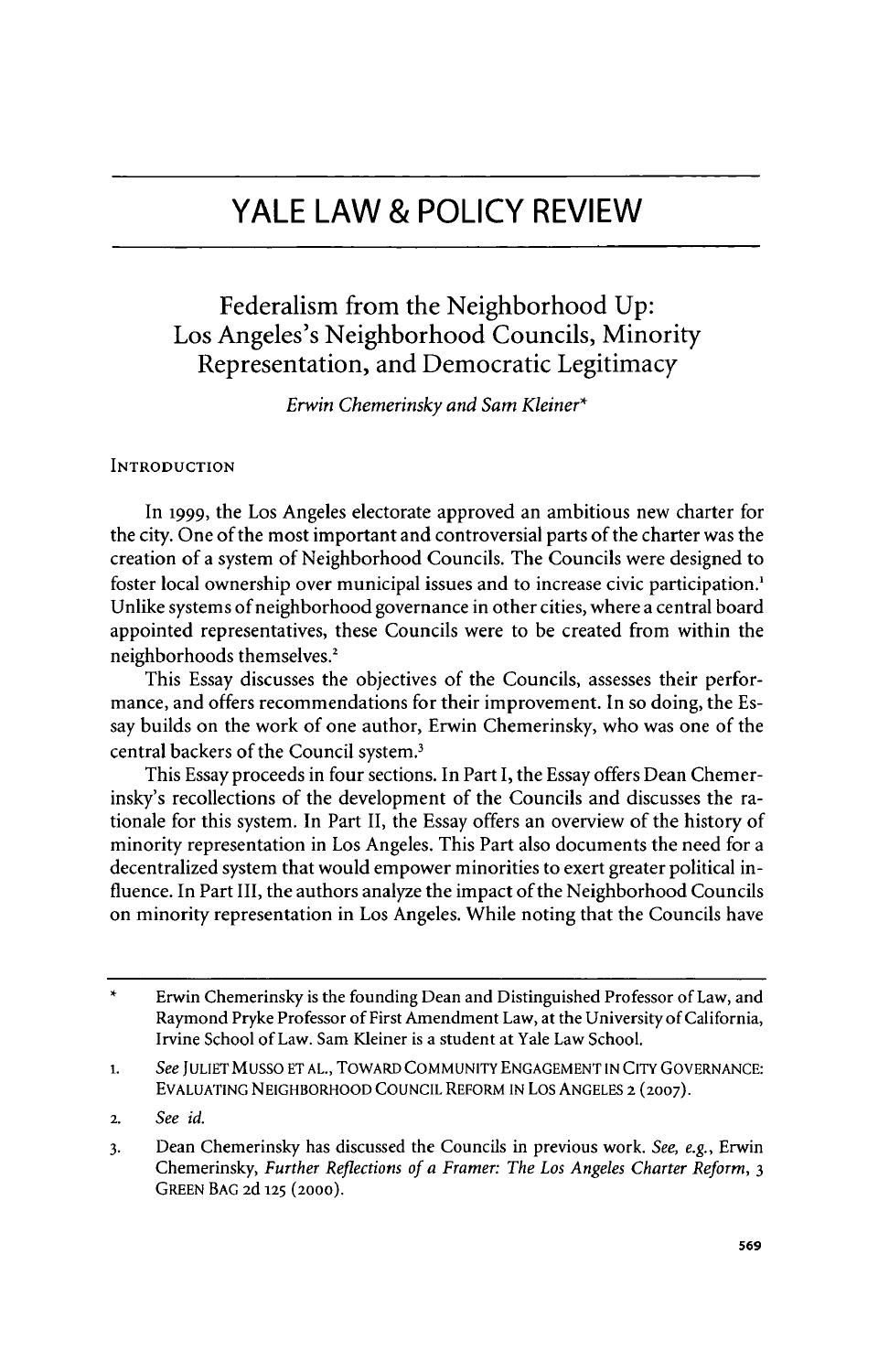lagged in Hispanic representation, the Essay argues that the Councils have provided a unique forum for minorities to meaningfully engage in the political life of the city. In particular, the Councils have been a source of strong political participation for Asian-Americans. In Part IV, the Essay offers suggestions to improve the Neighborhood Councils. Part IV also recommends that this model be expanded to other cities.

## **I. A RECOLLECTION OF THE 1999 CHARTER REFORM**

## *A. History of the Los Angeles Charter*

Between **1997** and **1999,** no issue was more important in the Los Angeles charter-reform process than that of the Neighborhood Councils. One of the motivations for the charter-reform effort was the threat of the Valley-a large area in the north part of Los Angeles-choosing to secede from Los Angeles. There also was a threat, though it always was less realistic, that the Hollywood area might choose to secede. In the background was the possibility that the Harbor area-San Pedro and Wilmington--might also attempt to secede. The Harbor area was physically separate from the rest of Los Angeles, connected to the city only **by** a freeway.

Charter reform was a way of addressing the concerns that led to the desire for secession. Decentralizing power, perhaps through Neighborhood Councils, was regarded as crucial to addressing those concerns.

**By** no means was this the only cause for charter reform. The Los Angeles charter had been adopted in **1925** and has been amended over four hundred times.4 It was an unwieldy and incoherent document. There had been two prior efforts to adopt a new charter, but in both instances a commission drafted the document only to have it rejected **by** the voters. In California, a city charter is the constitution for the city: it creates the institutions of city government, it allocates power among them, it prescribes many ways in which the city operates, and it can even include protection of individual rights. **A** charter is typically far more detailed than a constitution. In Los Angeles, for example, the charter has dozens of pages about the pensions of city workers.

Near the end of Mayor Richard Riordan's first term in **1996,** he proposed creating a commission to draft a new city charter.<sup>5</sup> Riordan was a very successful attorney and businessman, but he had a relationship with the Los Angeles City Council that was acrimonious at best. The Los Angeles charter existing at that time provided for a relatively weak Mayor, especially as compared to other large cites such as New York and Chicago. Mayor Riordan's frustration with governing under the charter undoubtedly fueled his desire for charter reform.

**<sup>4.</sup>** *See* RAPHAEL **SONENSHEIN, LEAGUE** OF WOMEN VOTERS, Los ANGELES: **STRUCTURE OF A** CITY **GOVERNMENT 31-33** (2006).

**<sup>5.</sup>** *See* MATTHEW PARLOW **&** JAMES **KEANE,** LEAVEY CTR. FOR THE **STUDY** OF **L.A.,** RICHARD RIORDAN **AND** Los **ANGELES** CHARTER REFORM **18 (2002).**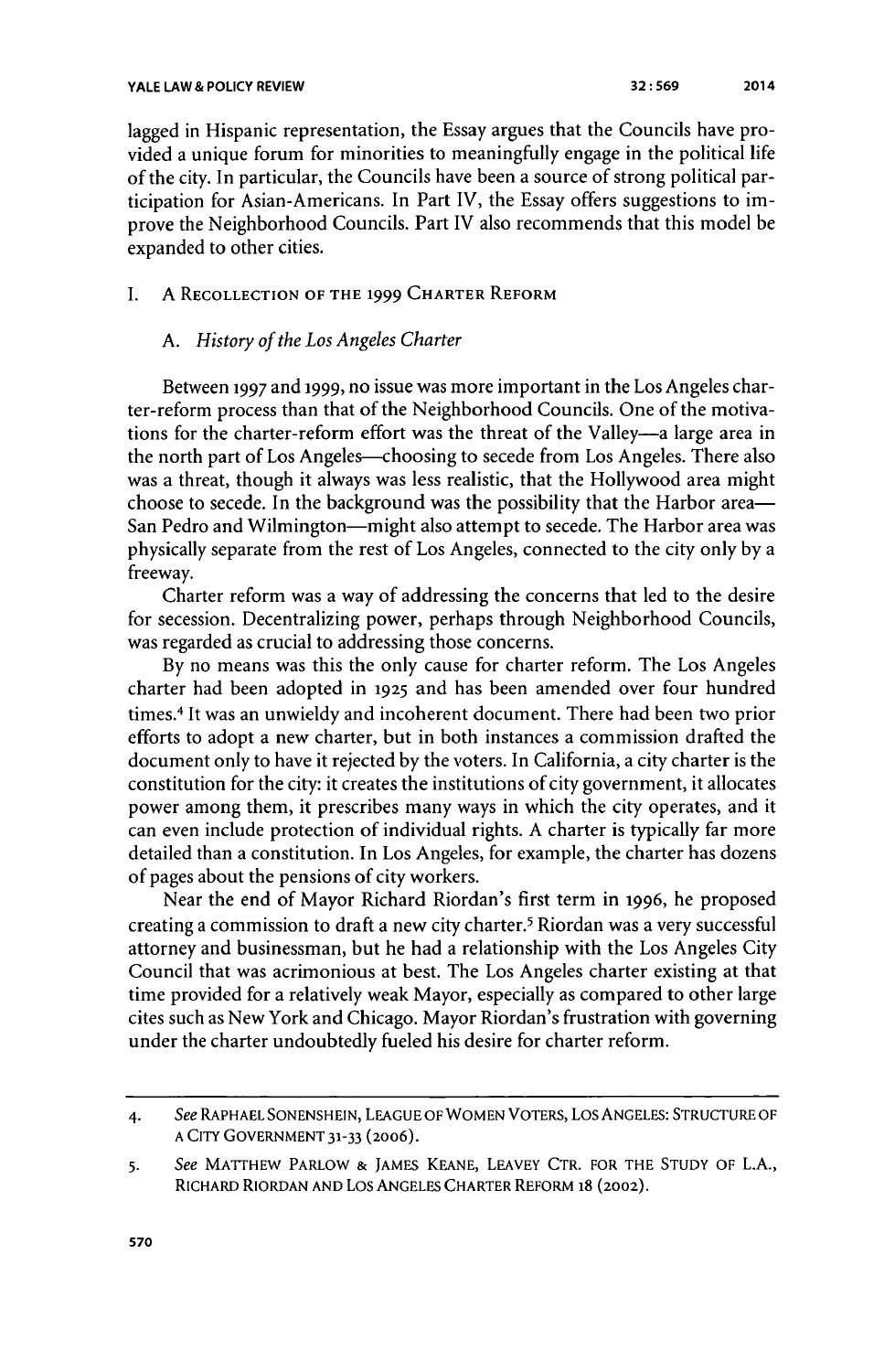#### **FEDERALISM FROM THE NEIGHBORHOOD UP**

In response to Riordan's call for charter reform, the City Council created a Charter Reform Commission to draft a new charter. Under California law, there are two ways in which a charter-reform proposal can get onto the ballot for voter approval. One is for the City Council to place it there. The City Council created a twenty-one-member commission whose members were appointed **by** the Council members and other elected officials in Los Angeles. Undoubtedly, the Council members initially thought that they had succeeded in meeting Riordan's call for charter reform-and that they had done so **by** creating a commission that would report to them. It would be entirely up to the City Council as to what, if anything, would be placed before the voters.

There is another mechanism, though, for putting a proposed charter to a citywide vote. Under the California Constitution, voters can pass an initiative to create an elected Charter Reform Commission. **If** the initiative passes, an elected Commission is created, and the elected Commission then can place its proposal directly before the voters. This mechanism had never before been used.

Riordan, who was very wealthy, spent his own money to get an initiative on the ballot for an elected charter Commission. At the same election, the voters would decide whether to create the Commission and vote on Commissioners in the event the initiative to create the Commission passed. One Commissioner was to be elected from each of the City's fifteen City Council districts.

Riordan raised two million dollars to run a pro-business slate of candidates for the elected Charter Reform Commission. What he did not anticipate was the reaction of the City's unions. The charter contained many provisions protecting unions, including safeguards for civil-service workers in Los Angeles and provisions that prevented work from being contracted out. The unions quickly mobilized to run a pro-union slate of candidates for the elected Commission.<sup>6</sup>

## *B. Erwin Chemerinsky's Reflections7*

In January **1997,** I received a call from Jackie Goldberg, a member of the Los Angeles City Council, a former teacher, and a former member of the Los Angeles Unified School District. Jackie said she wanted a favor from me. **I** assumed it was to give one hundred dollars to her next campaign. Instead, she said that she wanted me to run for the elected Charter Reform Commission. **I** was onlyvaguely aware of the incipient charter-reform process and initially demurred. But the more **I** thought about it, the more intrigued I became. At that point, **I** was in my seventeenth year as a constitutional law professor. This was a chance to be part of drafting something that would essentially be a constitution.

**I** decided to run and was one of seven candidates in my City Council district. **I** was elected without a runoff. **I** was one of ten union candidates to win in the

**<sup>6.</sup>** *See id. at* **17.**

**<sup>7.</sup>** This Section presents Dean Chemerinsky's first-person perspective regarding his experience devising the Neighborhood Council system.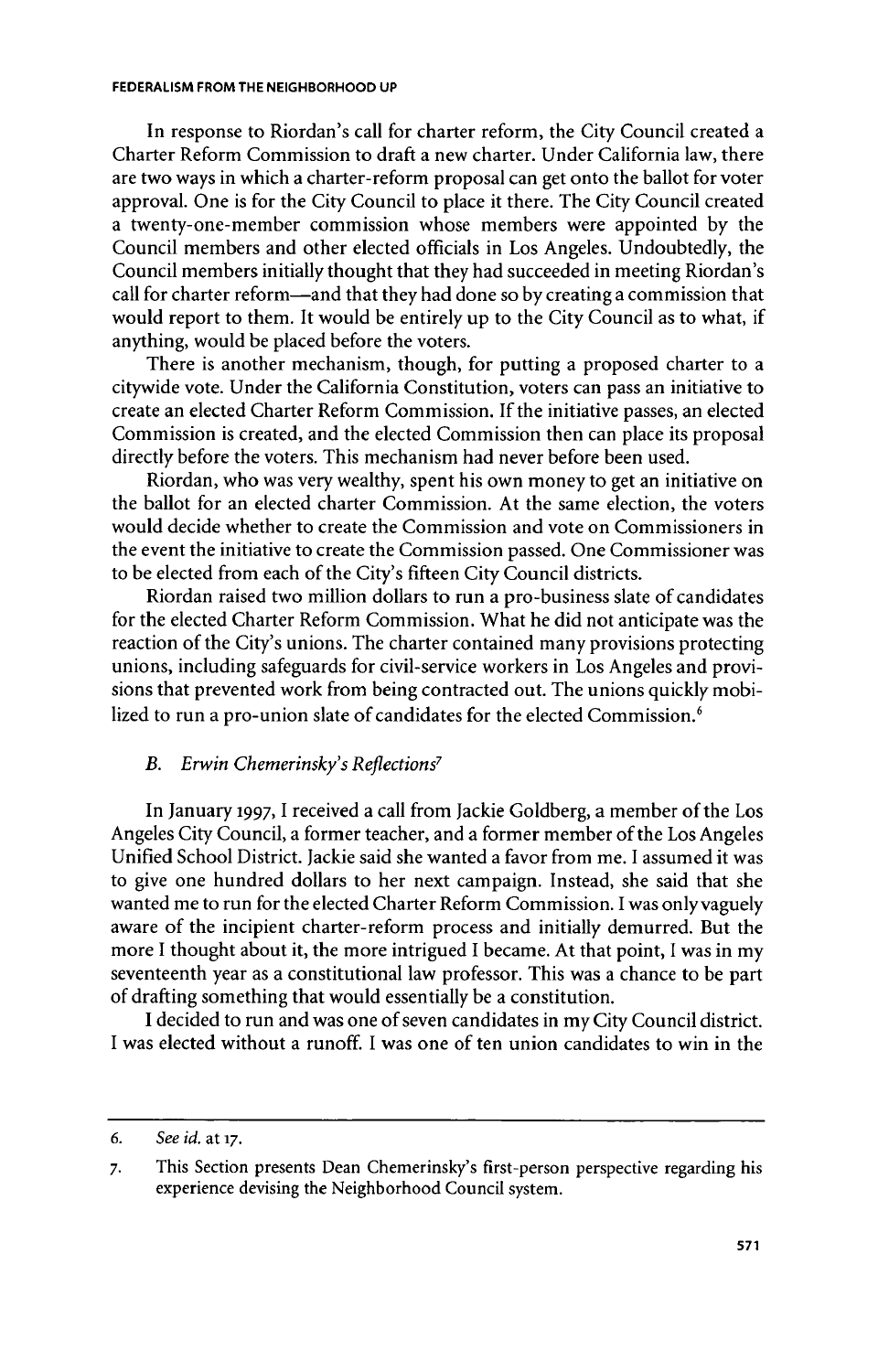fifteen races. Mayor Riordan's candidates won in three races. In one race, a candidate supported **by** neither the Mayor nor the unions won. And in the final race, a candidate ran with support of both the Mayor and the union.

At the same election, the voters passed the initiative to create the elected Los Angeles Charter Reform Commission. It was to begin work on **July 1, 2007** and was to put a proposal before the voters for a new charter within two years. The Commissioners were not to be paid any salary for their service.

Nor did the initiative provide any funding for the Commission, such as for its staff or office. This initially proved **highly** problematic. The City Council still had its own Charter Reform Commission and saw no need to support the elected Commission. The Mayor looked at the pro-union elected Commission and realized, in the words of one observer, that it was "not his child." The elected **Com**mission began in donated office space with salvaged furniture and a volunteer staff. Eventually, aggressive lobbying and media efforts paid off, and the City Council funded the elected Commission.

**I** was chosen **by** my fellow Commissioners to be the chair of the elected Commission. There were dozens of issues, ranging from the powers of the Mayor, to the authority of the City Attorney and the City Controller, to the size and powers of the City Council, to the administration and operation of particular departments like police and public works, to matters concerning civil service and pensions. We quickly discovered that there was no consensus on any issue. The Mayor had his views, City Council members had their views (and were not always in agreement), business leaders had their views, union officials had their views (and were not always in agreement), homeowners associations had their views, and so on.

We organized a work plan, divided into committees, held frequent meetings all over the city, and began the process of deciding the content of a new charter and then drafting its provisions.

Meanwhile, the appointed charter Commission was doing the same thing. It was clear that the two Commissions were taking very different approaches. The appointed Commission saw itself as taking the existing charter and updating it. The elected Commission saw itself as starting with blank pages. Each Commission resented the existence of the other, and sometimes this was expressed in the media. It was a process that was intense and even overwhelming from its beginning, and it became only more so over the next two years.

No issue attracted more attention or took more time than neighborhood councils. There were three basic questions: **(i)** whether the Councils should be elected or appointed, **(2)** whether the Councils should have decision-making authority or be purely advisory, and **(3)** if the Councils did have decision-making authority, over what issues should they have that authority?

The appointed Commission quickly staked out its position: that there should be appointed Neighborhood Councils and they should be advisory only. In May **1998,** the elected Commission took its first votes on the issue. **By** this point, a committee had conducted extensive discussions and had drafted a detailed report and proposals. In a day-long meeting focused just on Neighborhood Councils, the elected Commission voted in favor of having Neighborhood Councils with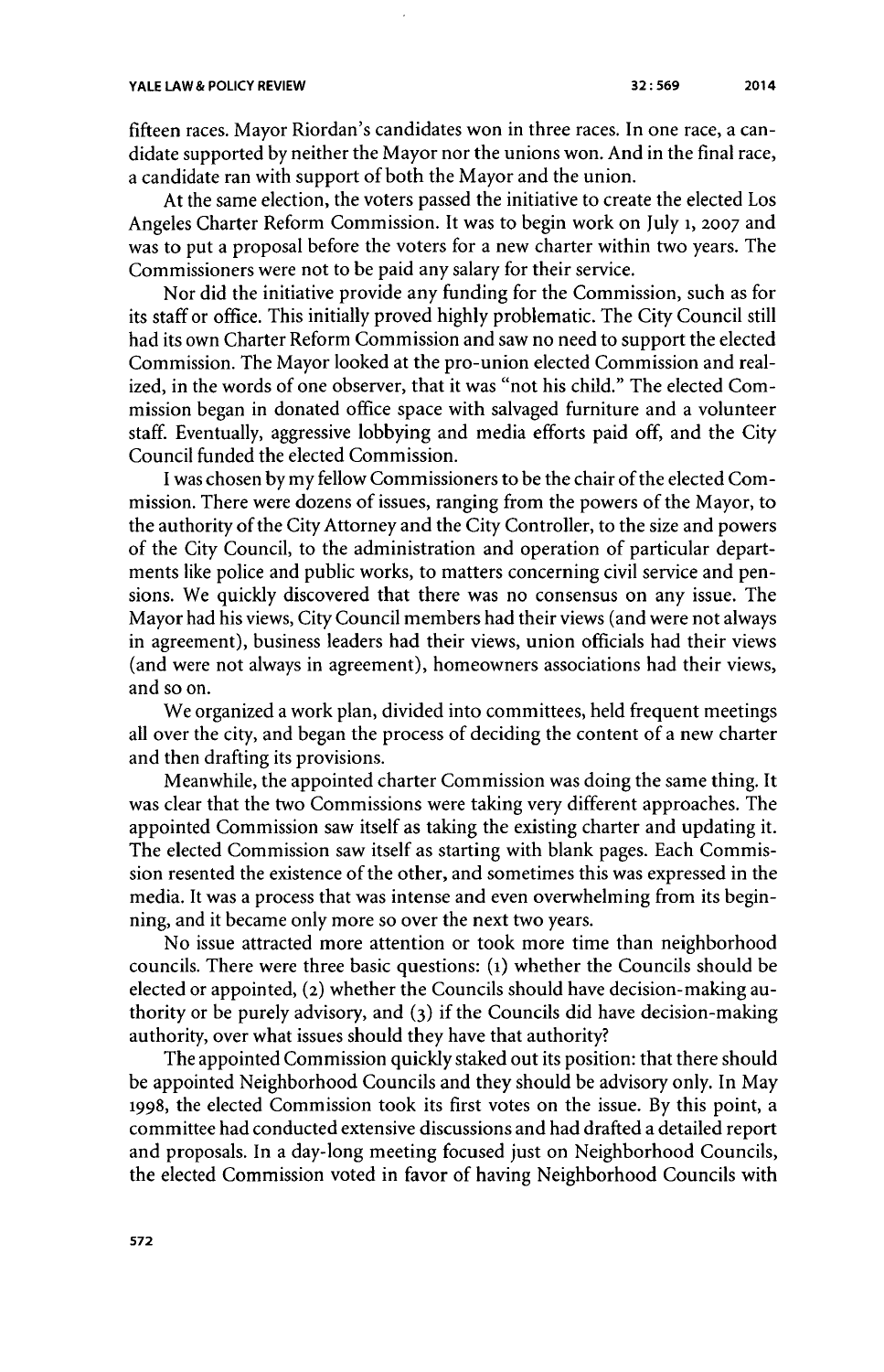#### **FEDERALISM FROM THE NEIGHBORHOOD UP**

elected members and some decision-making authority. It was thought that they would have some power to make decisions over land use and that a portion of the City's budget would be divided among Neighborhood Councils to allocate as they deemed appropriate for their area. The arguments in favor of this plan were similar to those made for federalism: that decentralizing power leaves decisions to entities closer to the people, and therefore brings substantial benefits. **I** was among those who spoke out in favor of this proposal and voted for it at our meeting.

Over the rest of 1998, we refined our proposals and drafted proposed charter language. In December **1998,** six months before the proposal was to go before the voters, the elected Commission released the first draft of its proposed charter. It included elected Neighborhood Councils with decision-making authority.

**By** March **1999,** when the proposed charter had to be finalized, the elected Commission no longer supported elected Neighborhood Councils with decisionmaking authority. **I,** too, had changed my mind. **Why?** First, it became clear that a proposed Charter with such provisions would likely be defeated **by** the voters. The business community strongly opposed such Neighborhood Councils, seeing them as an obstacle to development. Business leaders, including the Chamber of Commerce and the Central City Business Association, repeatedly and forcefully said that they would work to defeat a charter with such provisions. Some unions came out against it too. There was every reason to believe that they could launch a successful campaign to defeat the proposed charter. **All** of the work for two years, **by** so many people, would have been for nothing.

Second, there was a desire for a unified charter-reform proposal—a single charter proposal from both the appointed and the elected Commissions. In the fall of **1998,** George Kieffer, the chair of the appointed Commission, called me and said that, if two competing proposals went on the ballot, both would lose. The supporters of one would defeat the other. This was almost surely true. He said that he and **I** had to negotiate a unified charter and then sell it to our respective Commissions. **I** agreed and there then ensued a few months of intense negotiations, first between George and me, and then with our Commissions. Mayor Riordan fought hard to have the elected Commission go forward with its own proposal and reject the unified charter that George and **I** had negotiated. The elected Commission had gone much further than the appointed Commission in strengthening the powers of the Mayor. The elected Commission initially sided with Riordan, but, faced with intense media and political pressure, later changed its mind and supported the unified charter proposal. **All** of this happened within a few tense days. On Wednesday night, the elected Commission rejected the unified charter proposal over my dissenting vote. On the following Monday, the elected Commission reversed itself and approved it.

George made clear to me that elected Neighborhood Councils with decisionmaking authority were an impossible sell to the appointed Commission and to the City Council, which had to put their proposal on the ballot. For the sake of a single charter proposal, **I** agreed, and so did the elected Commission.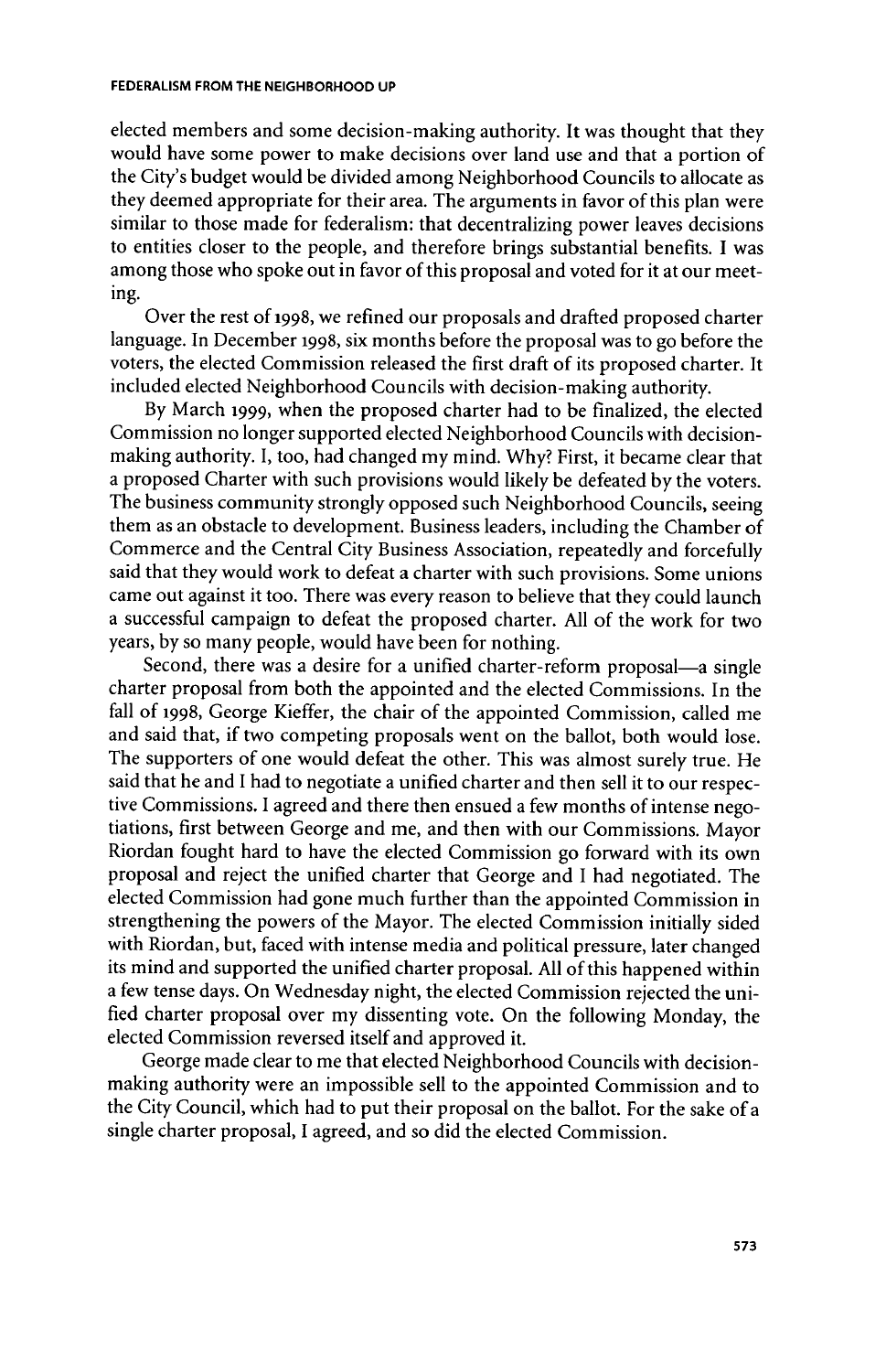Finally, on the merits, **I** came to have real doubts about giving the Neighborhood Councils decision-making authority. As **I** listened to homeowners associations who strongly favored this, **I** came to worry about NIMBYism-the "not in my backyard" mentality. No neighborhood wanted the next halfway house or the next domestic-violence shelter in their area. **I** also realized that dividing up a portion of the budget among Neighborhood Councils was impossible. As **I** learned more about the City's budget, **I** realized how few discretionary funds existed. Taking the funds and dividing them among Neighborhood Councils would hamper the City and still give each Neighborhood Council little in the way of funds.

**I** still favored an elected body, but that too raised a seemingly unsolvable issue: who could vote? Could non-citizens vote? There was strong pressure for this, but strong opposition to it too. Could business interests in a neighborhood get to vote? **I** didn't think so, but found it hard to develop a principled argument as to why not.

So the charter that went before the voters created a system of Neighborhood Councils and a Department of Neighborhood Empowerment to oversee them. The Neighborhood Councils were to be advisory only. The charter said little about how they were to be selected. That was left to be worked out in each neighborhood.

As with everything else in charter reform, the provisions concerning Neighborhood Councils were a compromise. It made me appreciate how much the United States Constitution, too, was a compromise. The compromise succeeded: in June **1999,** Los Angeles voters overwhelmingly passed the new charter. Not surprisingly, there was strong opposition in the Valley and among homeowners' groups who had wanted elected Neighborhood Councils with decision-making authority. Many City Council members, including Jackie Goldberg, opposed the charter proposal on the grounds that it gave too much power to the Mayor.

But all of the efforts paid off in a new charter, even if it was a document that no one could love. It created a form of federalism with its system of Neighborhood Councils, although a very weak form of federalism at that.

## **II. THE NEIGHBORHOOD COUNCIL AS TOOL FOR MINORITY REPRESENTATION**

While the federalism in the Neighborhood Councils was not as strong as many had wished, it did offer a productive way for Los Angeles to engage some minority communities and offer them a path towards fuller membership in the city.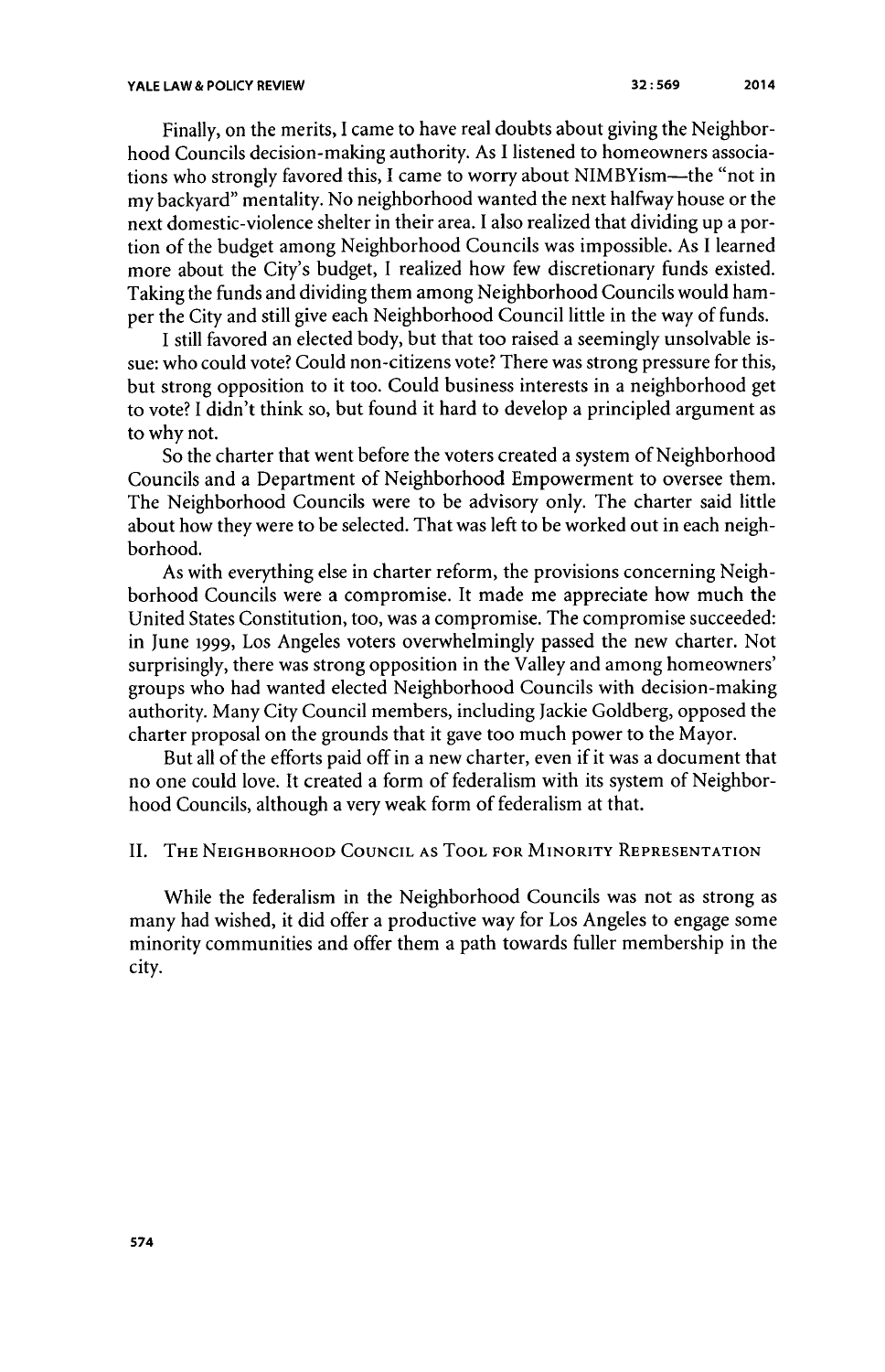## *A. An Overview of the Racial History of Los Angeles*

Los Angeles is a beautiful city, but it is one built on a history of political disenfranchisement of minorities. In the mid-twentieth century, there were a "wide range of racist policies" in the city—policies that prevented African-Americans, Hispanics, and Asian-Americans from having equal rights in the city.<sup>8</sup> The city had been at the epicenter of the rounding-up of Japanese-Americans during World War **II,** and, in the postwar era, there were many attacks **by** police against Mexican-Americans.<sup>9</sup> Racial covenants prevented non-whites from owning property in large parts of the city and, even after *Shelley v. Kraemer* made such covenants illegal,'o "the practice continued informally for more than another decade" in large parts of the city." The politics of race continued to dominate Los Angeles politics as ethnic minorities, particularly Hispanics, began to politically mobilize."

As the city expanded and industrialized in the postwar era, there was growth in many small neighborhoods. But a single, citywide identity eluded Los Angeles. The 196os and **1970s** saw a "mix of urban decline and suburban expansion, to the point that **L.A.** appeared to lose any appearance of the classical 'city,' with a defined center and distinctive neighborhoods."<sup>13</sup>

The Los Angeles of **1999** was still recovering from the riots earlier that decade. The city had developed in a "bimodal" political economy with fantastic wealth for those involved in the entertainment industry and related professions and a growing population, mostly minorities, who were "poorly educated" and "politically disenfranchised."<sup>14</sup> The city was an incredibly diverse "salad bowl of cultures" where "1o6 languages were spoken, a fifth of the residents had been born in a foreign country, [and] nearly half the public-school children conversed in Spanish at home," but there was little political power for minorities.<sup>15</sup> While Hispanics comprised forty percent of the city's population, over two-thirds of the electorate remained non-Hispanic.<sup>16</sup>

- **10.** 334 **U.S. 1** (1948).
- **11.** FREER, **GOTTLIEB & VALLAIANTOS,** *supra* note **8,** at 24.
- **12.** *See id.*
- **13.** *Id. at* **33.**
- **14. MIN HYOUNG SONG, STRANGE FUTURE:** PESSIMISM **AND** THE 1992 Los ANGELES RIOTS **58 (2005).**
- **15.** LOU **CANNON, OFFICIAL NEGLIGENCE:** How RODNEY **KING AND** THE RIOTS **CHANGED** LOS **ANGELES AND** THE LAPD **4 (1997).**
- 16. *See id.*

**<sup>8.</sup>** *See* **REGINA** FREER, ROBERT GOTTLIEB & MARK VALLIANATOS, THE NEXT Los ANGELES: THE **STRUGGLE** FOR **A** LIVABLE CITY **25** (2006).

**<sup>9.</sup>** *See id.*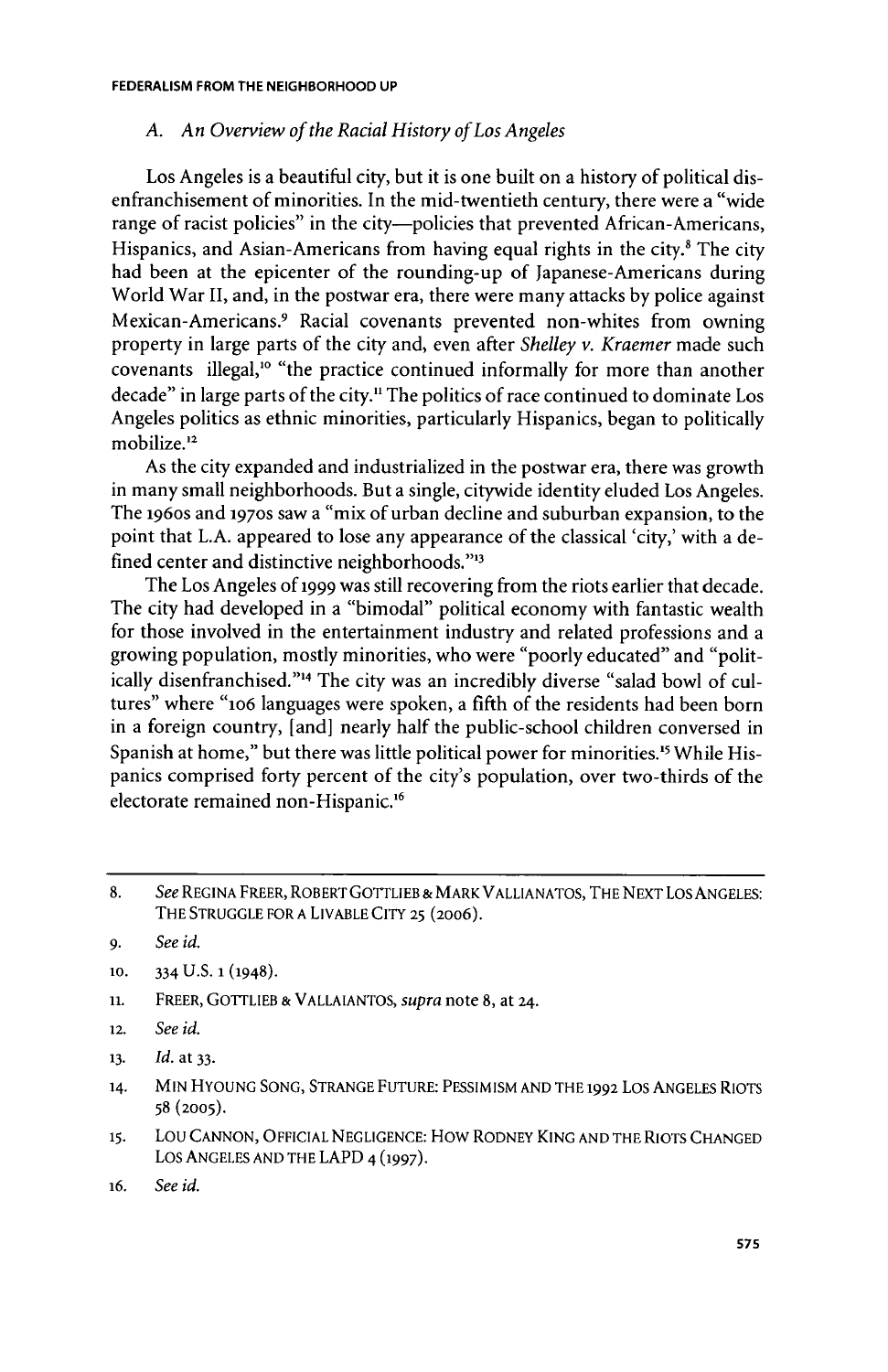Within this system of political disenfranchisement for minorities, the City Council was very homogenous and generally controlled **by** the Anglo population. After World War **II,** the city was "run **by** a shadowy handful of businessmenthe so-called Committee of 25-who spoke with one voice, typically through the then-reactionary *Los Angeles Times.""* It wasn't until after the **1992** riots that minority communities in Los Angeles began widespread political organizing."

## *B. Minority-Ruled Units of Political Power*

Although some progressives have embraced "the city" as a potential node for the empowerment of minorities, real empowerment requires that some power be lodged at an even more local level. When minority groups lack the ability to gain at least some control within a city, it becomes difficult to mobilize minority participation in the electoral process. In turn, it can be difficult for minorities to gain significant political representation. As Heather Gerken has argued, it is only socalled "special-purpose institutions," which operate outside of the administrative units of the centralized government, that can "provide minorities with a chance to exercise voice inside the system, not to set policy outside of it."<sup>19</sup> Localized institutions can "serve as sites of minority rule and sources of dialogue, dissent and resistance."<sup>20</sup> In a system that builds "minority rule without sovereignty,"<sup>21</sup> minority groups become empowered to form units of government.

Within this context, one of the primary values of the Neighborhood Council system is to effectively empower minority communities to have a voice in urban policy. Los Angeles's troubled racial history demonstrates the importance of taking federalism beyond the level of the city towards a more localized framework. In a system of political disenfranchisement, minorities need to have not just a voice at the table but also the capacity to organize a system of representation where they can have a large degree of control. These **highly** localized units may not exercise sovereignty, but they do form a basis for building political participation.

Within the traditional structure of Los Angeles city governance, it was unlikely that minorities would get any significant power. The Neighborhood Councils became an important tool for "deepening the quality of participation and fostering more positive attitudes toward city government."22

**19.** Heather Gerken, *Foreword: Federalism All the Way Down,* **124** HARV. L. REV. **6, 27 (2010).**

<sup>17.</sup> Peter Dreier, *America's Urban Crisis a Decade After the Los Angeles Riots*, 92 NAT'L Civic REV. **35, 41 (2003).**

**<sup>18.</sup>** *See id. at* **42.**

**<sup>20.</sup>** *Id.* at **28.**

**<sup>21.</sup>** *Id.* at 45.

**<sup>22.</sup> MUSSO ET AL., supra note i, at 2.**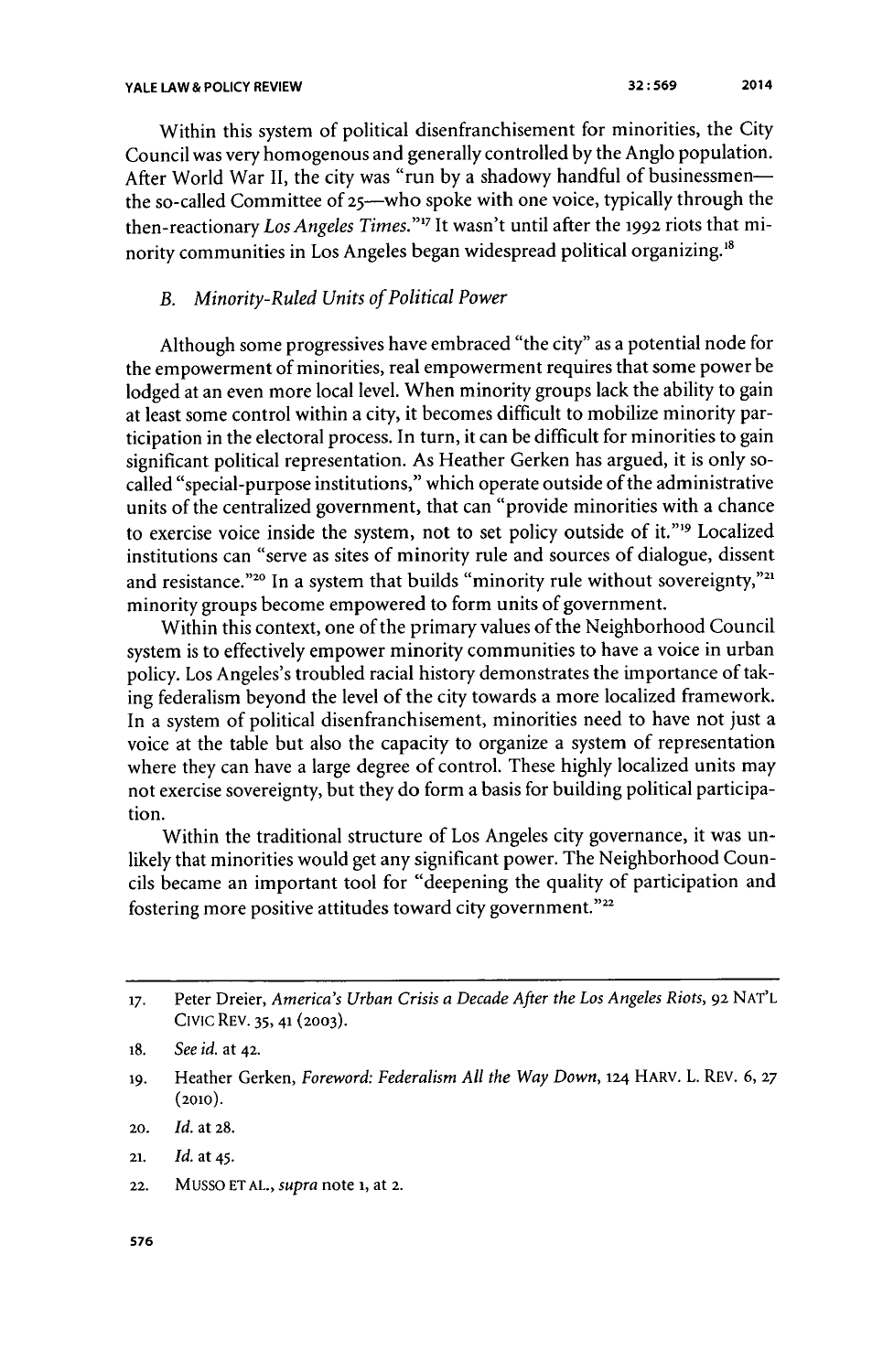III. THE NEIGHBORHOOD COUNCIL AND MINORITY REPRESENTATION IN PRAC-**TICE**

Although some faulted the Neighborhood Councils for their limited role in formal decision-making within the city, this criticism ignores the key advantage of the Councils: their ability to bring traditionally under-represented communities into the political process.<sup>23</sup>

Although we believe that the Councils offer a critically important mechanism for minorities to gain a foothold in a political process that had traditionally marginalized them, we fully acknowledge that the level of minority participation in the current Council system leaves much to be desired. **A 2004** study **by** Douglas Houston and Paul Ong demonstrated that, while four percent of the Los Angeles population participated in citywide elections, only thirteen percent participated in Neighborhood Council elections.<sup>24</sup> This low turnout fueled criticism of the Councils,<sup>25</sup> but we argue that such criticism is largely misplaced. The *quantity* of turnout is not the best metric for evaluating the Councils; rather, it is the *quality* of engagement that is the most important part of the Councils. Scholars who have studied neighborhood councils in greater depth have concluded that "the type of activities and participation in cities with [neighborhood councils] was qualitatively more meaningful and required a greater commitment and stronger personal relationships" than representation in cities without neighborhood coun**cils.26**

Different groups have engaged with the Councils in different ways. The Houston and Ong study found that areas that "have a higher composition of Hispanic residents" tended to have "lower participation."<sup>27</sup> However, African-Americans participated at the same level as the average voter, and Asian-Americans participated at an even higher level than the average voter.<sup>28</sup> For example, the Council representing Chinatown was *46* percent Asian-American, and it had a participation rate of 11 percent-the highest of any Council.<sup>29</sup> Although further research would be required before speaking with any certainty, one possible explanation for this trend is that participation in the Neighborhood Councils does not require citizenship. While Council "stakeholders faced many of the barriers to participation identified in previous analysis of electoral voting and community engage-

**29.** *Id.*

**<sup>23.</sup>** *See id.* at **15.**

*<sup>24.</sup>* Douglas Houston **&** Paul Ong, *Determinants of Voter Participation in Neighborhood Council Elections,* 41 NONPROFIT **& VOLUNTEER** SECTOR **Q. 686, 688** (2012).

**<sup>25.</sup>** *See id.*

**<sup>26.</sup>** *Id.*

**<sup>27.</sup>** *Id.* **at 697.**

**<sup>28.</sup>** *Id.* at **699.**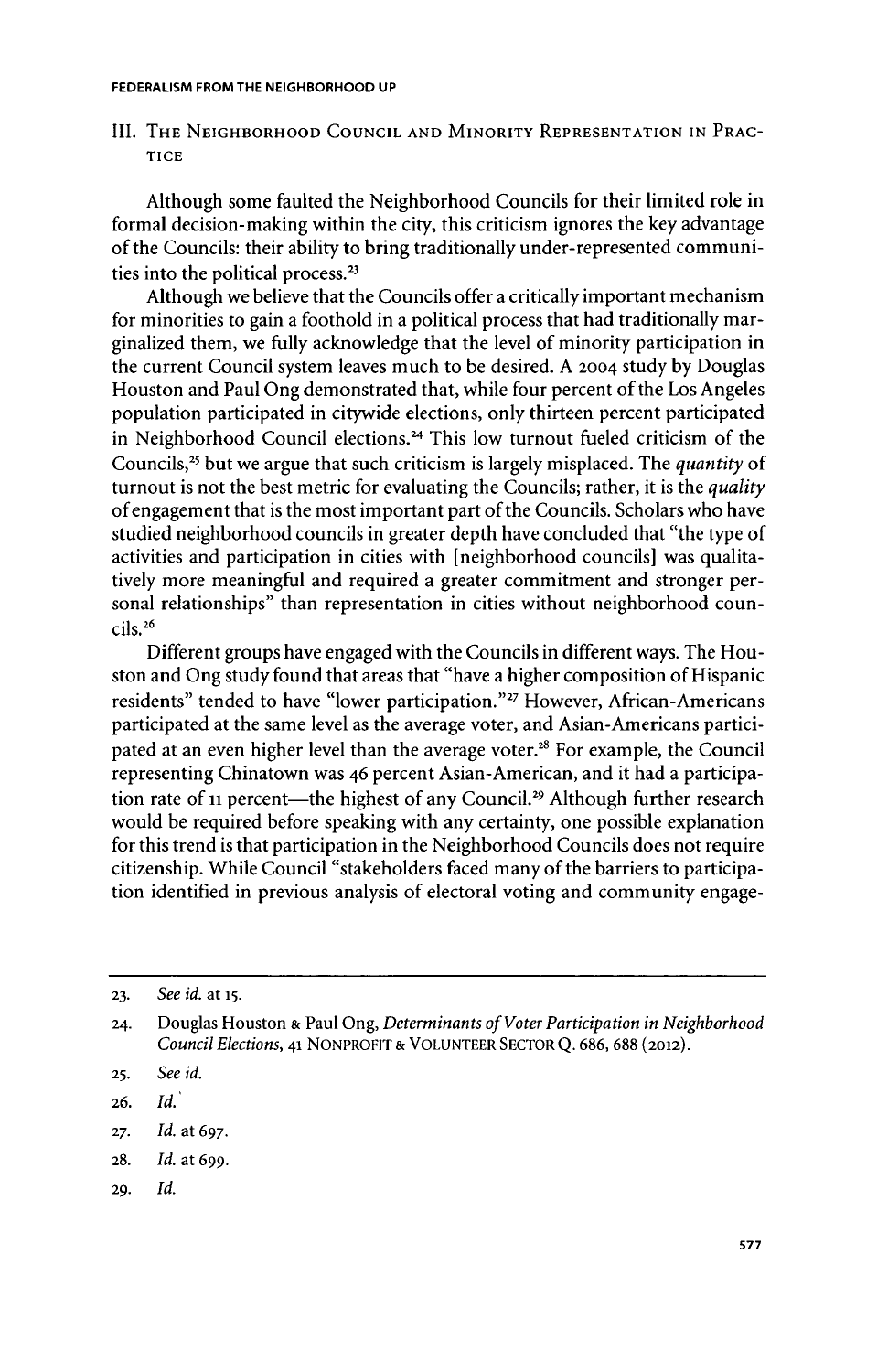ment," Houston and Ong suggest that "the less restrictive [neighborhood council] participation requirements may foster participation among Asian communities," who have significant non-citizen populations. $30$ 

Although the limited level of participation in Neighborhood Councils can be discouraging, the Councils form an important mechanism for further political mobilization within minority communities. Neighborhood Councils "set[] in motion the evolution of political networks, with interpersonal ties shaped **by** complex factors including rational calculation of the instrumental benefits of the relationships, psychological and affective factors, and social and institutional forces."" Communities that have limited economic wealth will have fewer communal institutions that are the basis for the social capital for community involvement.32 In this sense, the Neighborhood Councils add value **by** functioning as networks that bring together different individuals to form more social capital.<sup>33</sup>

Indeed, although the Councils do not exercise any formal control over urban policy, they *do* serve as an engine for political mobilization. In **2013,** for example, Ron Galperin was elected City Controller after beginning his career on a Neighborhood Council.<sup>34</sup> The ability of the Councils to mobilize supporters to become active in the political life of the city has forced elected officials to respond to their concerns. Stephen Box, a former City Council candidate and Los Angeles activist, noted that "the fact that [the Councils] have given birth to so many candidates for municipal office **.** . **.** bears witness to their true potential and capacity for shaping the dialogue and bringing the neighborhoods to City Hall."<sup>35</sup> Elected officials listen to the Councils because they are a source of political engagement, not because they wield formal power in policy-making.

While much of the literature has focused on the more easily quantifiable question of voter participation, the broader importance of the Councils is that they provide a means for traditionally disenfranchised citizens of Los Angeles to become engaged in the political life of the city. Although engagement is not easily quantified, it is nonetheless important. The Councils have become valuable nodes for engaging minorities in discussions about their role in the city. Indeed,

- **31.** Christopher Weare, Juliet Musso **&** Kyu-Nahm Jun, *Democracy by Design: The Institutionalization of Community Participation Networks in Los Angeles* 4 **(S.** Ill. Univ. Carbondale Working Paper No. **18, 2009),** http://opensiuc.lib.siu.edu/cgi/viewcontent.cgi?article=lo16&context=pn-wp.
- **32.** *See id. at* **7.**
- **33.** *See id.* at **8.**
- 34. *See* Alice Walton, *Neighborhood Councils: Where Government and Community Meet,* **S. CAL. PUB.** RADIO (Sept. **5, 2013, 6:oo** AM), *http://www.scpr.org/blogs/* politics/2013/09/o5/14656/neighborhood-councils-where-government-and-communil.
- **35.** Stephen Box, *LA Muncipal Election Field Flooded with Neighborhood Council Veterans,* CITY WATCH (July **3, 2012),** http://www.citywatchla.com/archive/3392-la -municipal-election- field-flooded-with-neighborhood-council-veterans.

**578**

**<sup>30.</sup>** *Id. at* **700.**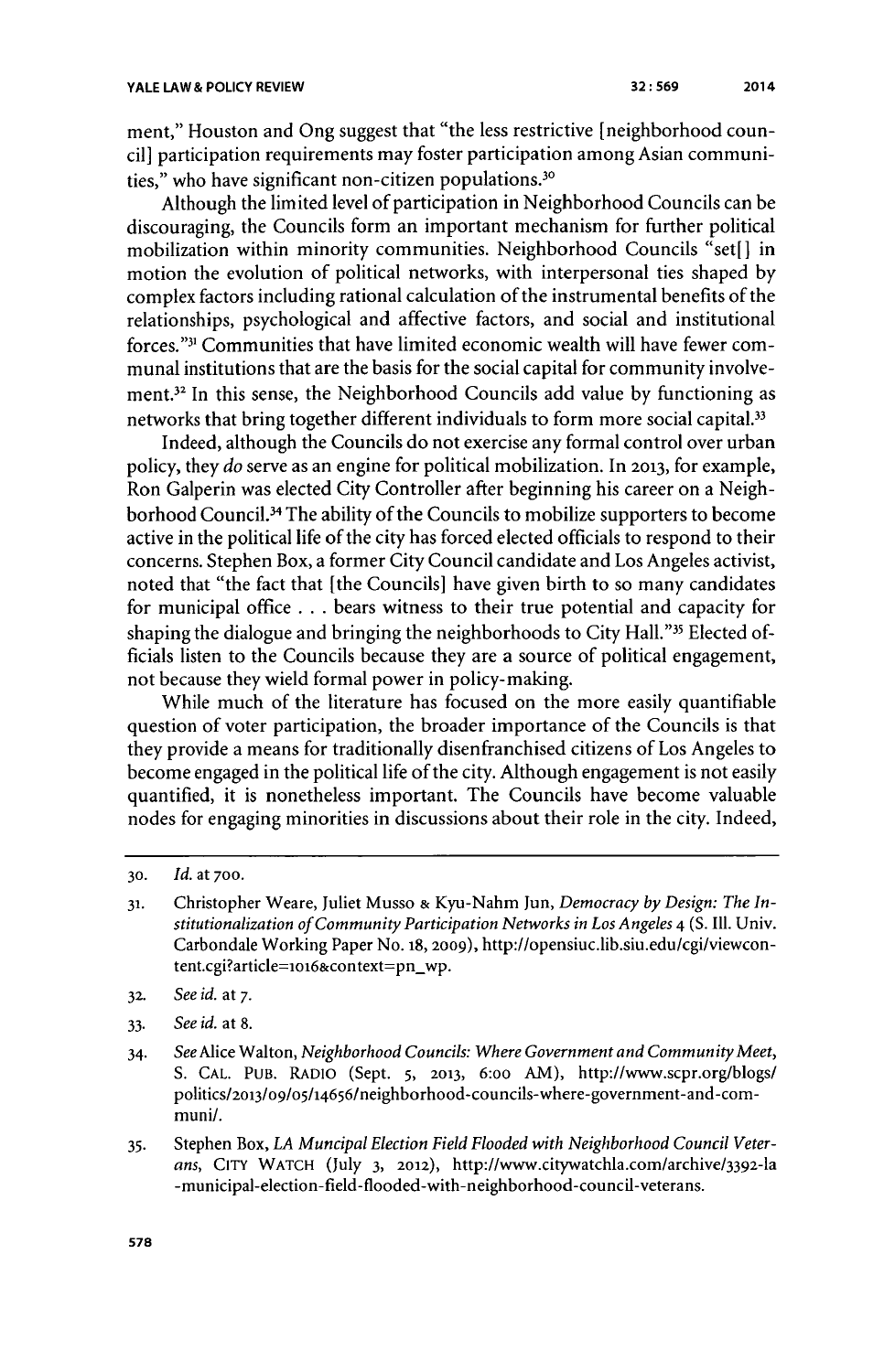the Councils are most effective at boosting minority representation when neighborhoods are constituted from minority communities.<sup>36</sup> Thus, although the practices of the Neighborhood Councils may not have lived up to the aspirations of their founders, they demonstrate a meaningful degree of federalism that allows local communities to build political power.

## IV. **LOOKING FORWARD**

**A** decade and a half after the Los Angeles Neighborhood Councils were first created, there is still significant room for improvement. But there is also reason to celebrate their success. While there have been continued calls to formalize the Councils and provide them decision-making power, the **1999** debate and the ensuing experience demonstrates that the current system can be effective. The system should not be measured in terms of its ability to create new policy, but rather in terms of its ability to mobilize historically under-represented communities in Los Angeles. There, the record is mixed. But this Essay also points to positive trends in the Councils and their ability to build stronger networks within these communities. Today, no city-wide candidate would think of ignoring the Councils during their campaign.

We conclude this Essay **by** discussing the early-warning system. We also offer lessons for decentralized forms of community governance in other cities.

## *A. The Effectiveness of the Councils and Early Warning*

While the Councils don't have the power to formally govern, they can be effective at mobilizing against actions **by** the city. Mounting sufficient opposition to a policy is much easier than creating policy. While the former is a more limited power, it does allow the Councils to provide an important check on the operations of the city. The Councils also shine a spotlight on some of the more bureaucratic procedures within city governance-procedures that might otherwise have gone completely unchecked **by** the City's residents.

One such instance of successful opposition to a city policy was the mobilization of the Neighborhood Councils against drastic increases in the price of water in **2004.** That year, the Department of Water and Power proposed raising rates approximately eighteen percent for water distributed in the city.37 Initially, the City Council's Commerce, Energy and Natural Resources Committee voted to approve the measure. But this Committee grew hesitant after strong opposition from the Councils. In response, the Chief Operating Officer for the city's water

**<sup>36.</sup>** *See* Kyu-Nahm Jun **&** Juliet **A.** Musso, *Explaining Minority Representation in Place-Based Associations: Los Angeles Neighborhood Councils in Context,* **3 J.** CIV. **SOC'Y 39 (2007).**

**<sup>37.</sup>** *See* Patrick McGreevy, *Councils Oppose Water Rate Hike,* **L.A.** TIMES, Feb. 4, **2004,** articles.latimes.com/2oo4/feb/o4/local/me-water4.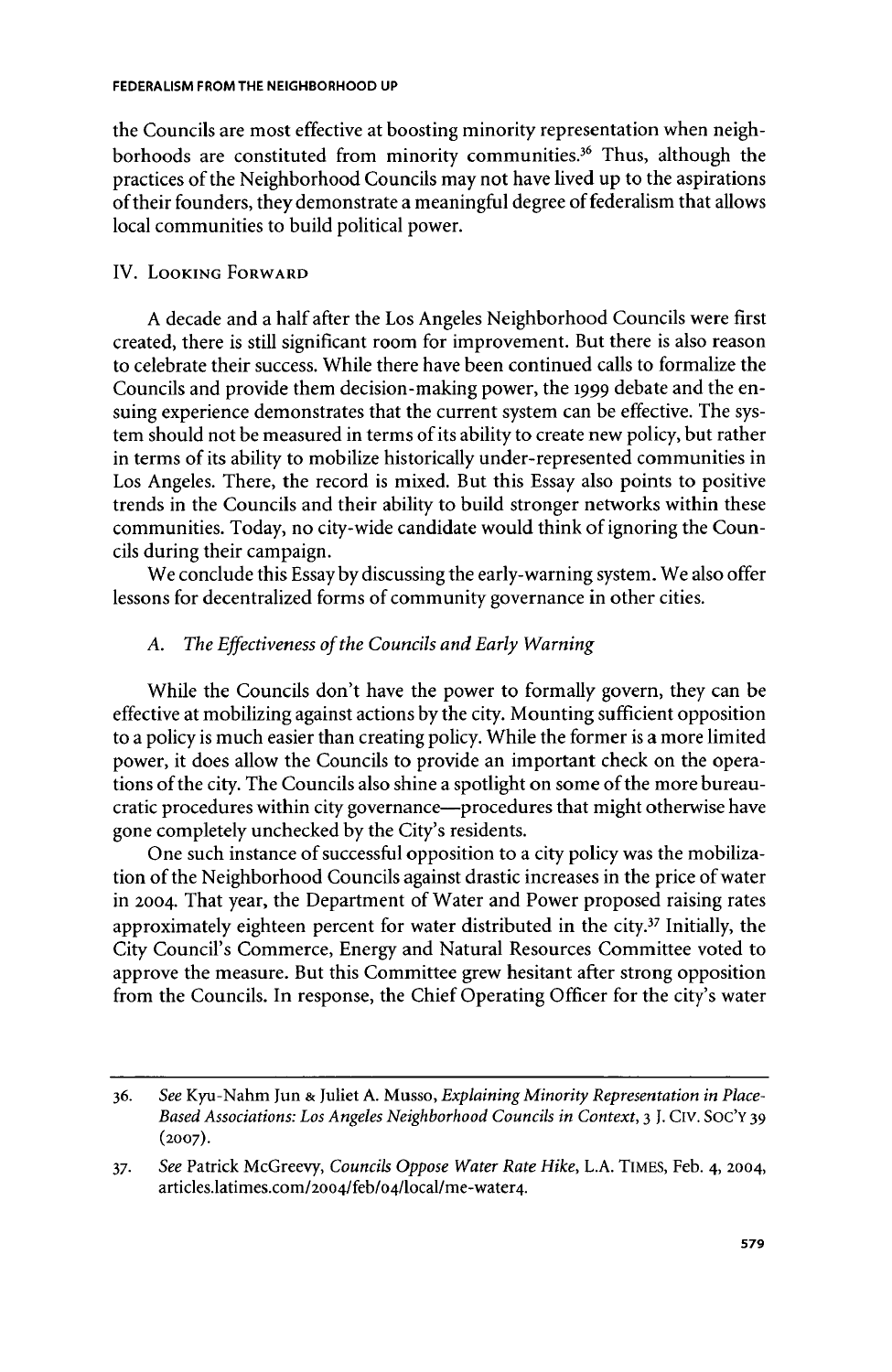authority engaged in dialogue with the Councils **by** sending out information to the Council leaders and then hosting five public fora designed to engage the Council leaders.<sup>38</sup> Regardless of the outcome of the process, the fact that the city felt compelled to engage the Councils after they voiced opposition is a telling demonstration of their power.

As mobilization against the rates increased, the Councils began to work together. Approximately fifteen Councils voted against the rate increase. An organization that helps to coordinate action amongst the San Fernando Valley Councils, the Valley Alliance of Neighborhood Councils, worked with the Councils to deepen opposition.<sup>39</sup> Ultimately, the rate increase was defeated. This demonstrated that the Councils can be effective mobilizers within city governance.

Mobilization in this context required having sufficient notice of when the policy was going to be enacted. Had the Councils known earlier, they would have been able to mobilize more effectively. **If** the Councils are going to play their role as a check on city decision-making, they need the type of advance notice that allows them to mobilize citizens on policy topics with which they may be completely unfamiliar.

To this end, the early-warning system needs to be improved. Under this system, the charter requires that the Councils be given an early warning of actions by the city. But this requirement has been weakly enforced.<sup>40</sup> Early warning is particularly important for neighborhoods with "language barriers that many residents face in learning about, attending, and participating in Neighborhood Council planning meetings."<sup>41</sup> When a Council must translate an issue into a foreign language, or into an array of foreign languages, it is much harder for the Council to mobilize quickly.

As far back as 20o6, Council leaders complained that the existing early-warning system was "not working well." Councils were simply learning about issues too late.42 In January **2013,** the Board of Neighborhood Commissions sent a formal request to Mayor Antonio Villaraigosa asking for an executive order requiring city departments to provide early warnings to Councils whose constituents would be impacted **by** their decisions. 43 Council leaders noted that city officials had tried to push through a three-million dollar bond that would drastically hike

**40.** *Id.*

- **42.** McGreevy, *supra note* **37.**
- 43. Gary Walker, *Board Representing L.A. Neighborhood Councils Asks for Notification,* THE **ARGONAUT,** Jan. **24, 2013,** http://argonautnews.com/board-representing-l-aneighborhood-councils-asks-for-notification/.

**<sup>38.</sup>** *See id.*

*<sup>39.</sup>* James Nash, *DWP Chided on Water-Rate Hike: Panel Says Neighborhood Councils Left Out of Loop,* **L.A. DAILY** NEWs, Feb. **3, 2004,** http://ens.lacity.org/done/ articles/donearticles54717234\_02042004.pdf.

**<sup>41.</sup> FREER, GOTTLEIB & VALLIANTOS,** *supra* note **8,** at **217.**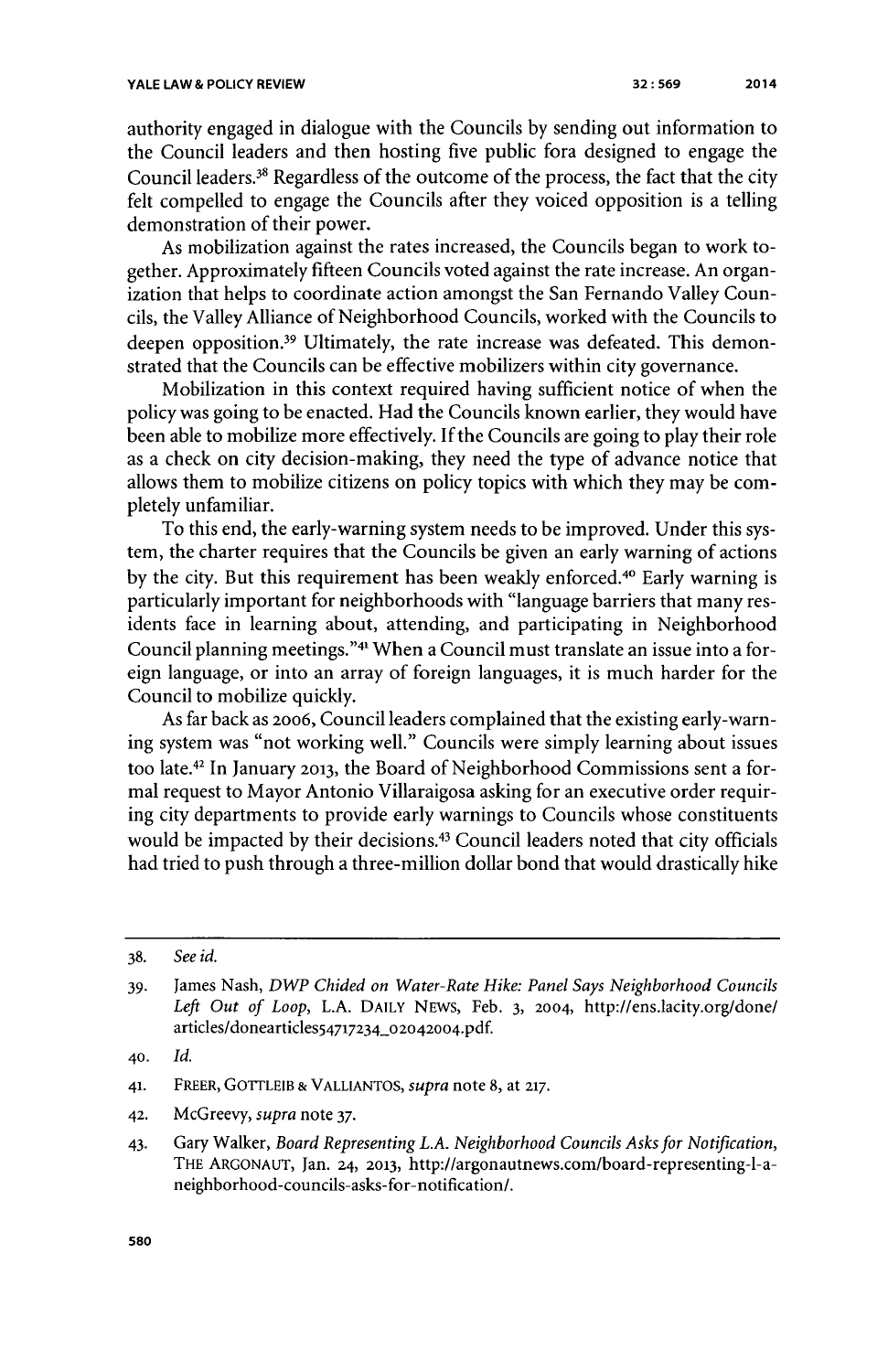property taxes with less than two months' notice to the Councils. 4 While some warning occurs, the city officials "cherry-pick" which information to bring to the Councils.<sup>45</sup> With a more effective early-warning system, the Councils would be able to more effectively mobilize to check against city policies that are enacted without consent.

## *B. Lessons Beyond Los Angeles*

While we are skeptical of projects that create huge amounts of decentralized power, Neighborhood Councils offer a successful compromise that allows for groups within Los Angeles to build new networks. The effort should be replicated in other cities that seek to empower minority groups.

Andrew Papachristos, Tracey Meares, and Jeffrey Fagan have studied gun crime in Chicago and have argued that one of the major sources of crime in the city is the lack of social networks to help youth feel connected to the communal fabric of the city.<sup>46</sup> When individuals view legal actors as lacking legitimacy, they are more willing to break the law.47 The value of Councils in this context is that they help to build greater levels of social capital within cities, and can therefore begin the process of changing how historically disadvantaged communities view and interact with legal actors. **By** becoming owners of a smaller unit of governance, these communities can begin to feel a greater sense of ownership in the broader city.

<sup>44.</sup> *See id.*

<sup>45.</sup> *Id.*

*<sup>46.</sup>* Andrew Papachristos, Tracey Meares **&** Jeffrey Fagan, *Why Do Criminals Obey the* Law? The Influence of Legitimacy and Social Networks on Active Gun Offenders, 102 **J.** CRIM. L. **& CRIMINOLOGY 397,436 (2012).**

<sup>47.</sup> *See id. at* **400-01.**